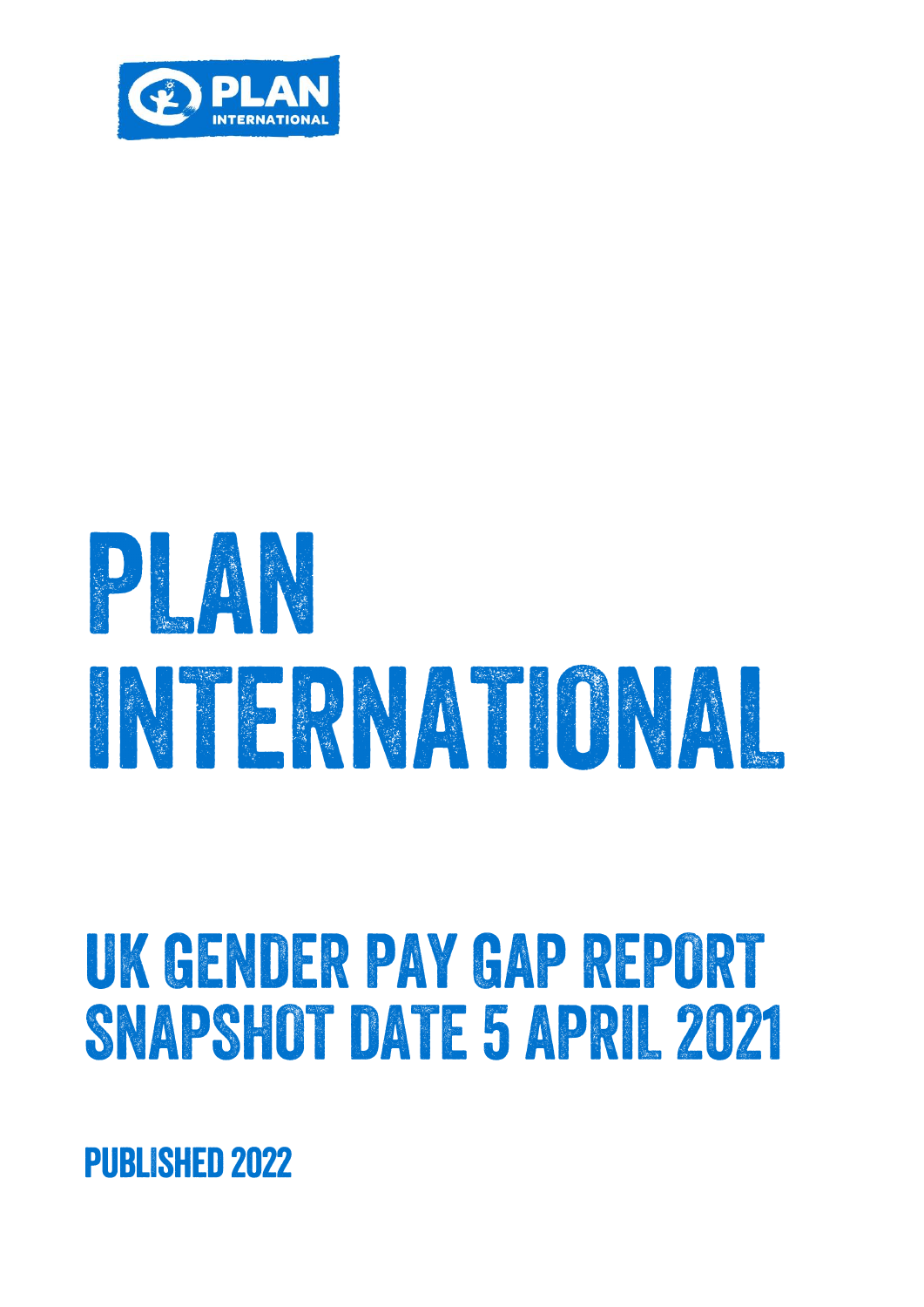## UK GENDER PAY GAP 2021

At Plan International achieving gender equality, promoting gender justice, realising girls' rights and fostering an inclusive society are core objectives of our work as an organisation dedicated to child rights and equality for girls. It is vital that our internal workplace culture reflects our work externally and we are committed to cultivating a positive working environment for all, where individuals in all their diversity can thrive.

We recognise that the gender pay gap is a complex issue and often closely affected by other intersectional factors, including race and ethnicity, disability, access to education and age. As a result, different groups of women experience different gaps in pay. Therefore, in line with our global organisational strategy, we are committed to looking through an intersectional lens to close the gap and work towards true gender equality in the workplace; allowing everyone to have the chance to fulfil their potential.

#### **1. What is the UK Gender Pay Gap?**

The UK Gender Pay Gap is an equality measure that shows the difference in average earnings between women and men within an organisation and across all jobs. Since changes to the Equality Act in the UK came into force in April 2017, companies with more than 250 relevant employees have been legally required to calculate their figures on the snapshot date (5 April each year) and report their Gender Pay Gap figures within the year of the snapshot date, by 4 April each year at the latest.

Our calculations below are based on staff employed by Plan Limited.

It is important to remember that the Gender Pay Gap is not the same as unequal pay, which is paying men and women differently for performing the same (or similar) work. Equal pay has been a legal requirement since the Equal Pay Act was introduced in 1970.

#### **2. Which figures are reported?**

#### **Mean**

The average of a set of numbers. This figure is calculated by adding up the hourly pay of all employees within the organisation and dividing that figure by the number of employees. The resulting figure shows the average hourly pay.

We are required to report the difference between the mean male and mean female hourly rate, expressed as a percentage of the male figure.

#### **Median**

The middle value of a list of numbers. This figure is arrived at by sorting a list with number in ascending order. If the list has an odd number of entries, the median is the middle entry. If the list has an even number of entries, the median is halfway between the two middle numbers.

We are required to report the difference between the median male and median female hourly rate, expressed as a percentage of the male figure.

#### **Pay Quartiles**

The hourly rates of pay are listed in ascending order and the list in then divided into 4 equal sections (quartiles). Each quartile contains the same number of individuals.

We are required to report how many men and women we have in each quartile, expressed as a percentage within each quartile.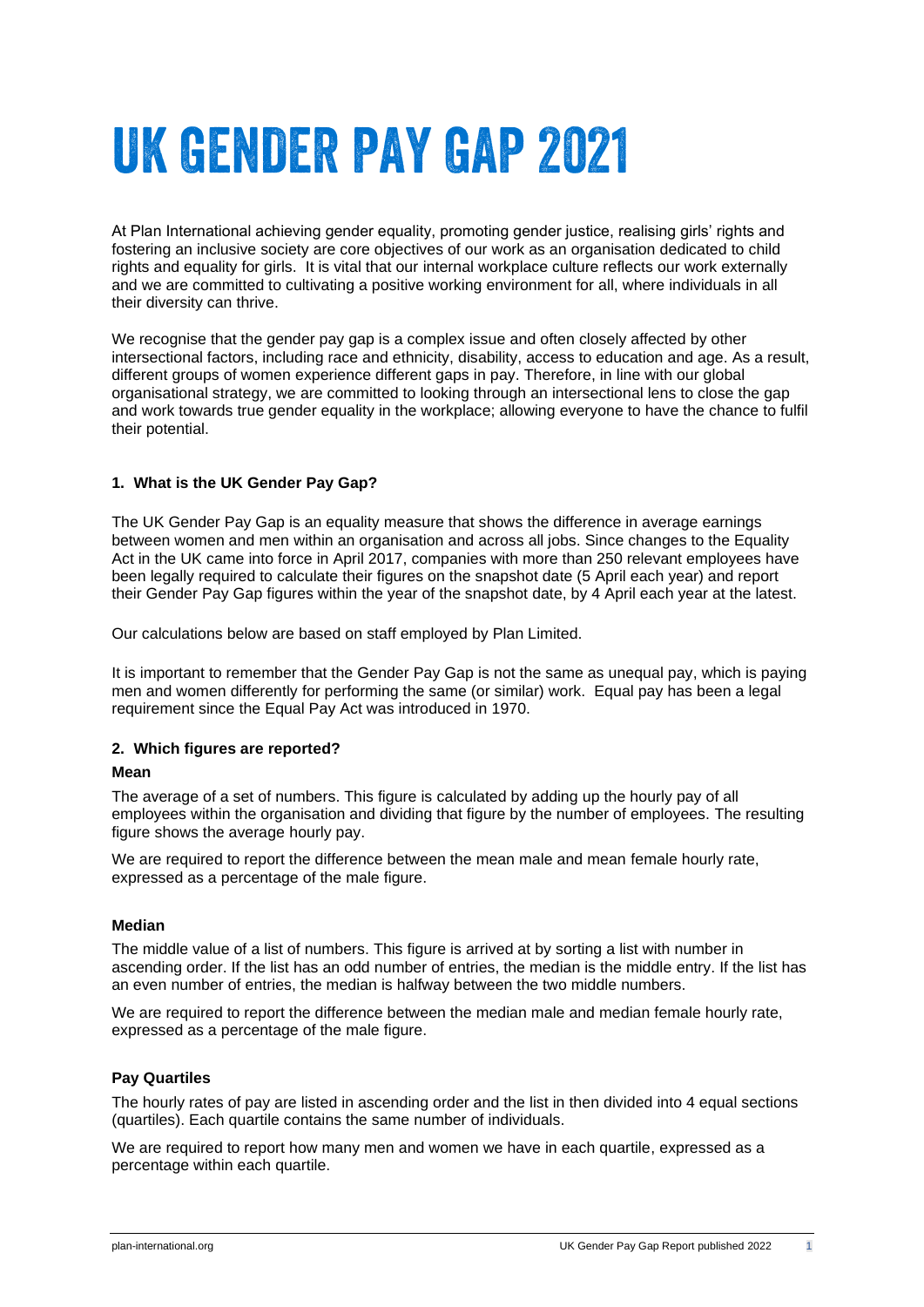#### **Bonus**

The regulations also require organisations to publish the same measures as above on bonus payments. However, as Plan International does not make bonus payments, our figures will be zero in this category.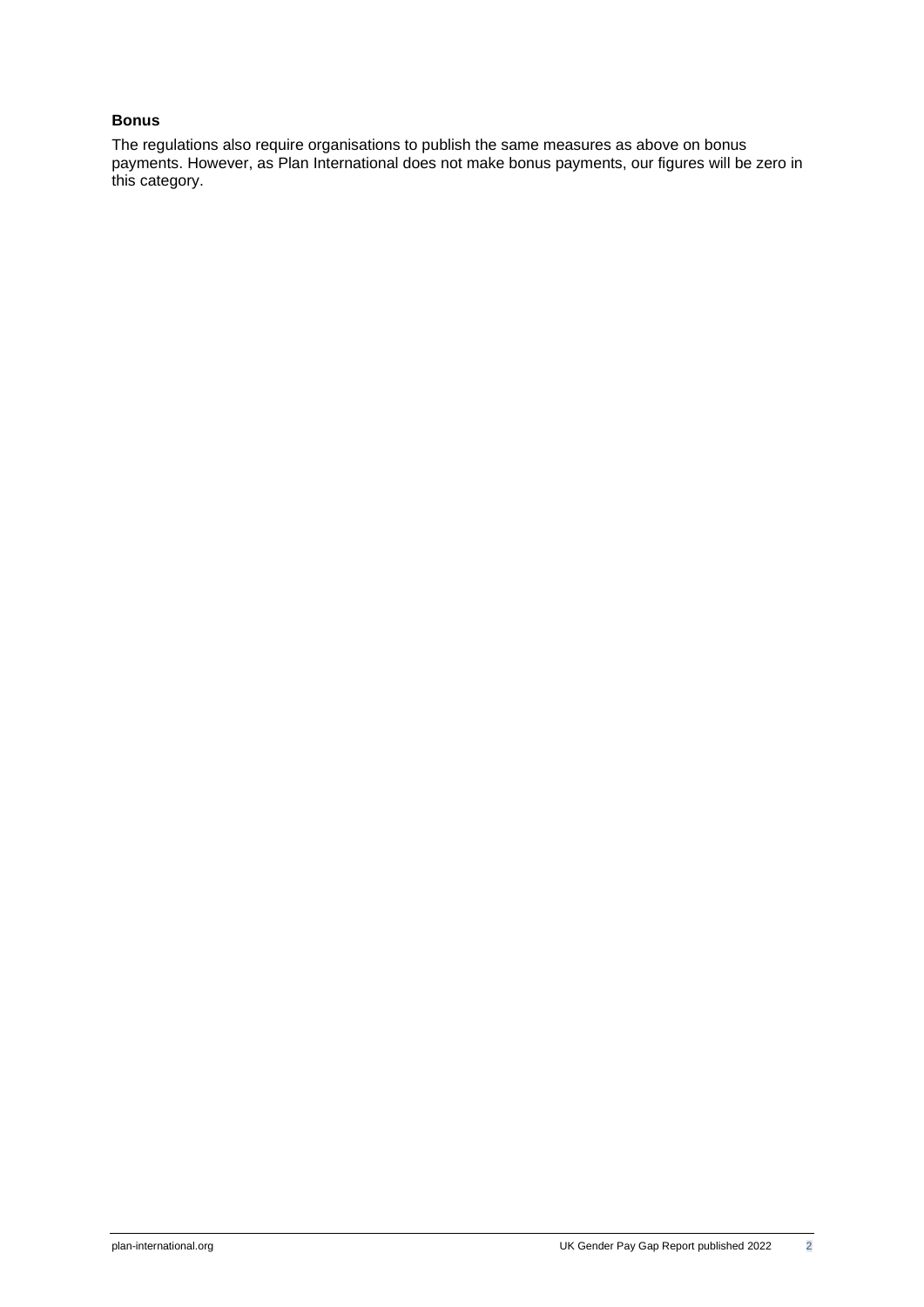#### **3. Gender distribution at Global Hub (GH)**

The chart below shows the proportion of females and males at GH as a percentage and number. Overall, our workforce is approximately one-third male and two-thirds female.



\* Of the 254 Plan Limited relevant employees, 242 were identified as full-pay relevant employees as per government guidelines. These form the basis for all calculations<br>and include part-time as well as full-time employees

#### **4. Plan GH Gender Pay Gap 2021**

The chart below shows the overall Base Salary Pay Gap 2021 for GH. The mean (average) Gender Pay Gap is 9.87% (down from 14.96% in 2020) and the median Gender Pay Gap is 7.46% (down from 9.61% in 2020). This means, as an average and across all grades, men earn 9.87% more per hour than women and as a median, men earn 7.46% more per hour than women. This gap is heavily influenced by the distribution of gender within the quartiles and grades, as detailed later in this document.

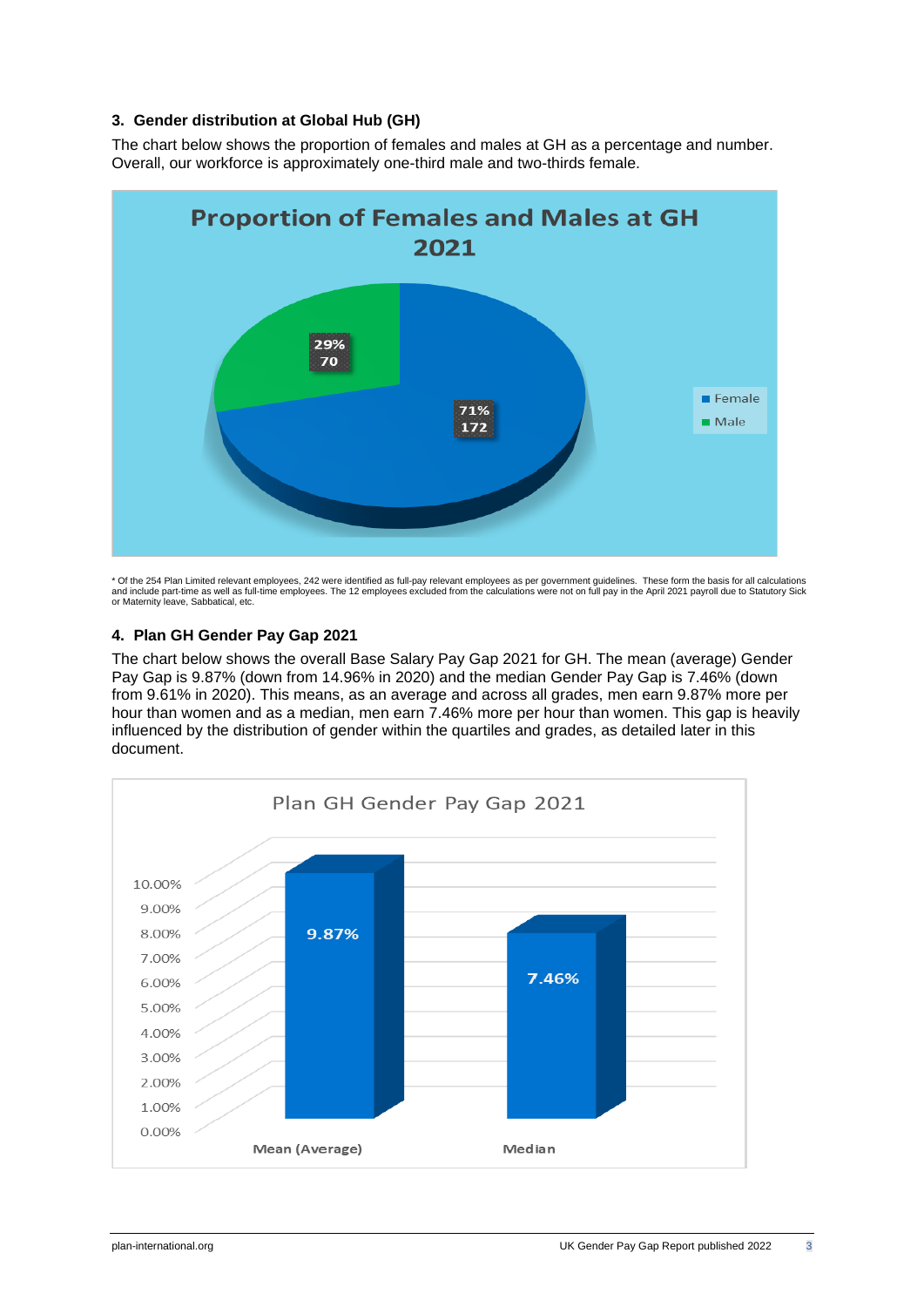

#### The 2020 and 2021 Gender Pay Gap figures compare as follows:

#### **5. Plan GH Base Salary (mean and median) for females and males**

The chart below shows the average (mean) and median base salary (average hourly rate) for females and males. As an average, men earn £2.81 more base salary per hour than women and as a median, men earn £1.89 more base salary per hour than women.

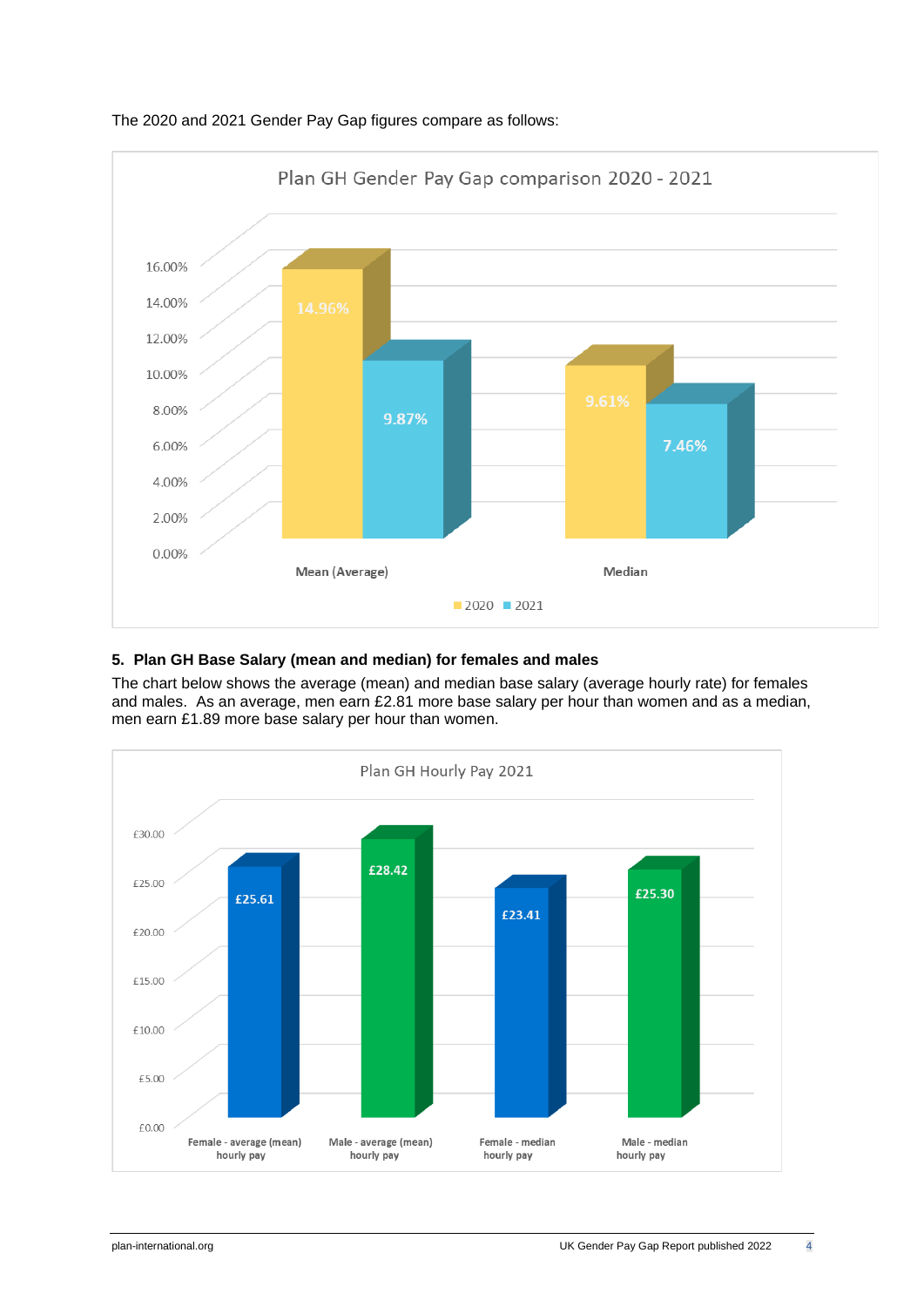If all salaries were arranged in order, the median salary would be the one with exactly half the data above it and half below it. It contrasts with the [mean salary,](https://www.hrzone.com/hr-glossary/mean-wage-definition) which is calculated by adding together all the salaries in a data set and dividing it by the total number of salaries.

The mean salary is commonly referred to as 'average'. The median salary is generally considered to be a more accurate reflection of the 'average' salary because it discounts the extremes at either end of the scale.

#### **6. How does the gender distribution in pay quartiles affect the Gender Pay Gap?**

The chart below shows the proportional distribution of employees by gender within salary quartiles for GH.

Salary quartiles are determined by arranging a list of all employees and their salaries from the lowest to the highest paid, and then dividing this list into 4 quartiles, with an equal number of employees in each section. From highest paid to lowest paid, these quartiles are Upper Quartile, Upper Middle Quartile, Lower Middle Quartile and Lower Quartile.



We have more women than men in all four quartiles, with the lowest proportion of men in the lower quartile. Our overall gender distribution in the organisation is roughly 30% male and 70% female. This is reflected in the same manner in the Lower Middle and Upper Middle Quartiles in the above chart.

However, we have a disproportionally higher percentage of women in the Lower Quartile with 82% instead of 70% and a disproportionally lower percentage of women in the Upper Quartile with only 63% instead of 70%. This means we have a higher number of women in lower paid positions and a lower number of women in higher paid positions than the overall gender distribution suggests. This contributes to our pay gap and why our mean average pay gap of 9.87% is higher than our median average pay gap of 7.46%.

As explained above, for the mean average pay gap the salaries of all women and men are added up separately and divided by the number of women and men respectively. Very low figures or very high figures skew the result, meaning the high number of women in lower paid jobs creates a lower average salary for women overall whereas the higher number of men in the upper quartile creates a higher average salary for men.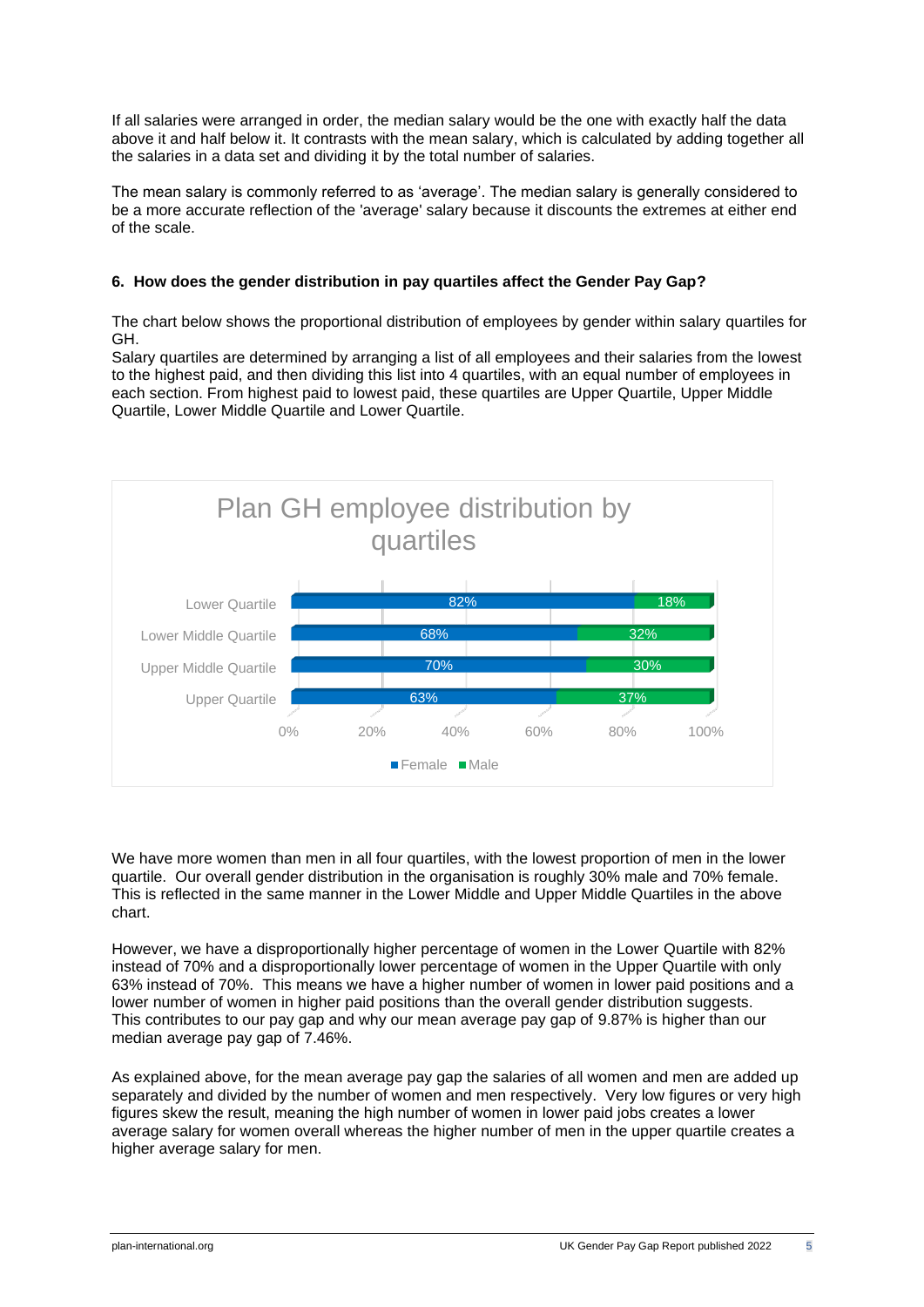For the median average pay gap the salaries of all women and men are lined up separately and the figure in the middle of this line is the median salary. This way very low or very high outlying salaries have less impact, and this is reflected in our median pay gap of 7.46%.

#### **7. What is the mean and median hourly salary by grade?**

The below chart shows the mean (average) hourly salary by grade. Female salaries are lower than male salaries in Grades 2, 4 and 6. In Grades 3, 5 and 7 female salaries are higher than male salaries. As we don't have any males in Grade 1, a comparison is not possible.

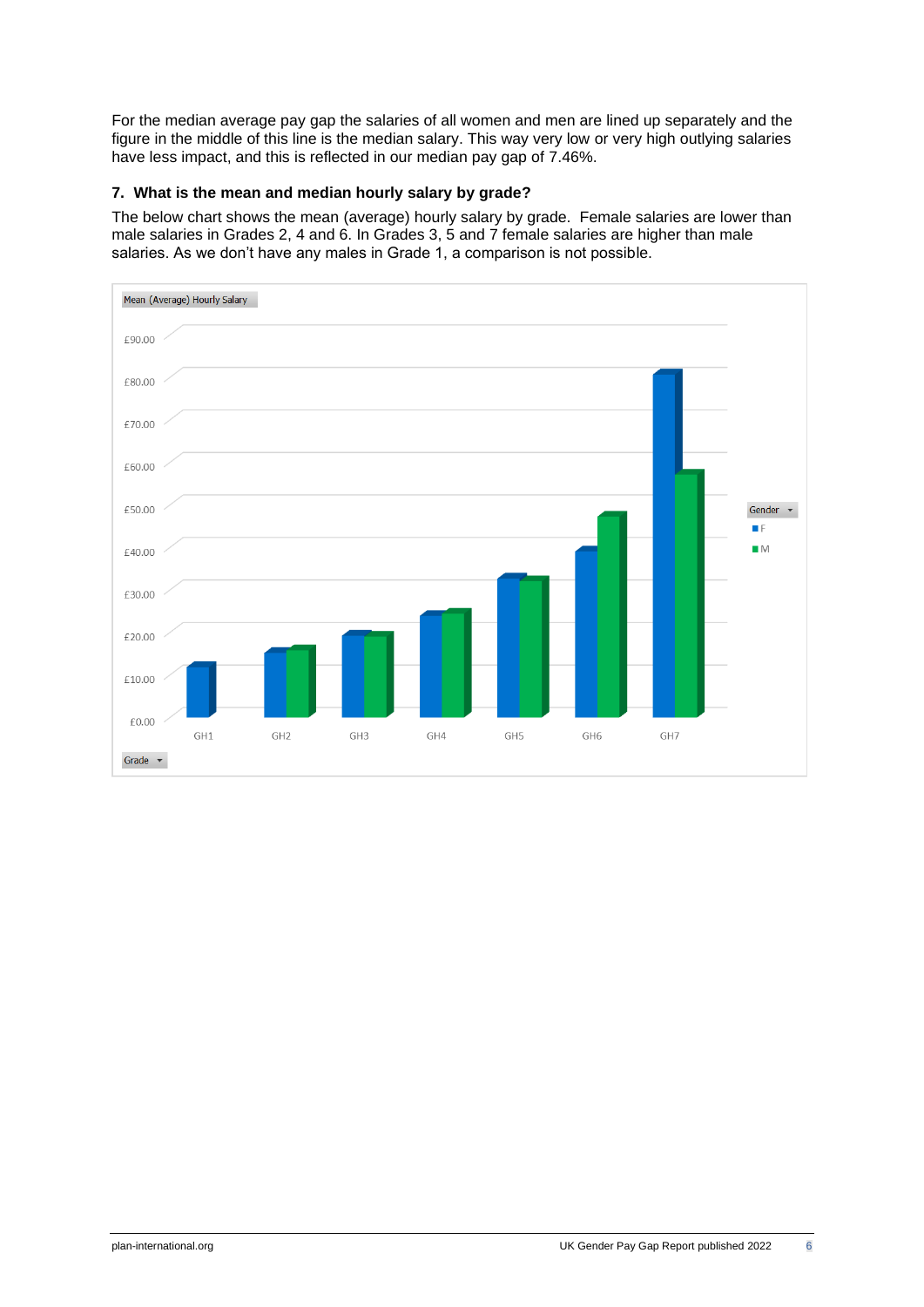

The chart below shows the median hourly salary. Female salaries are lower than their male counterparts in all Grades apart from Grades 4 and 7. As we don't have any males in Grade 1, a comparison is not possible.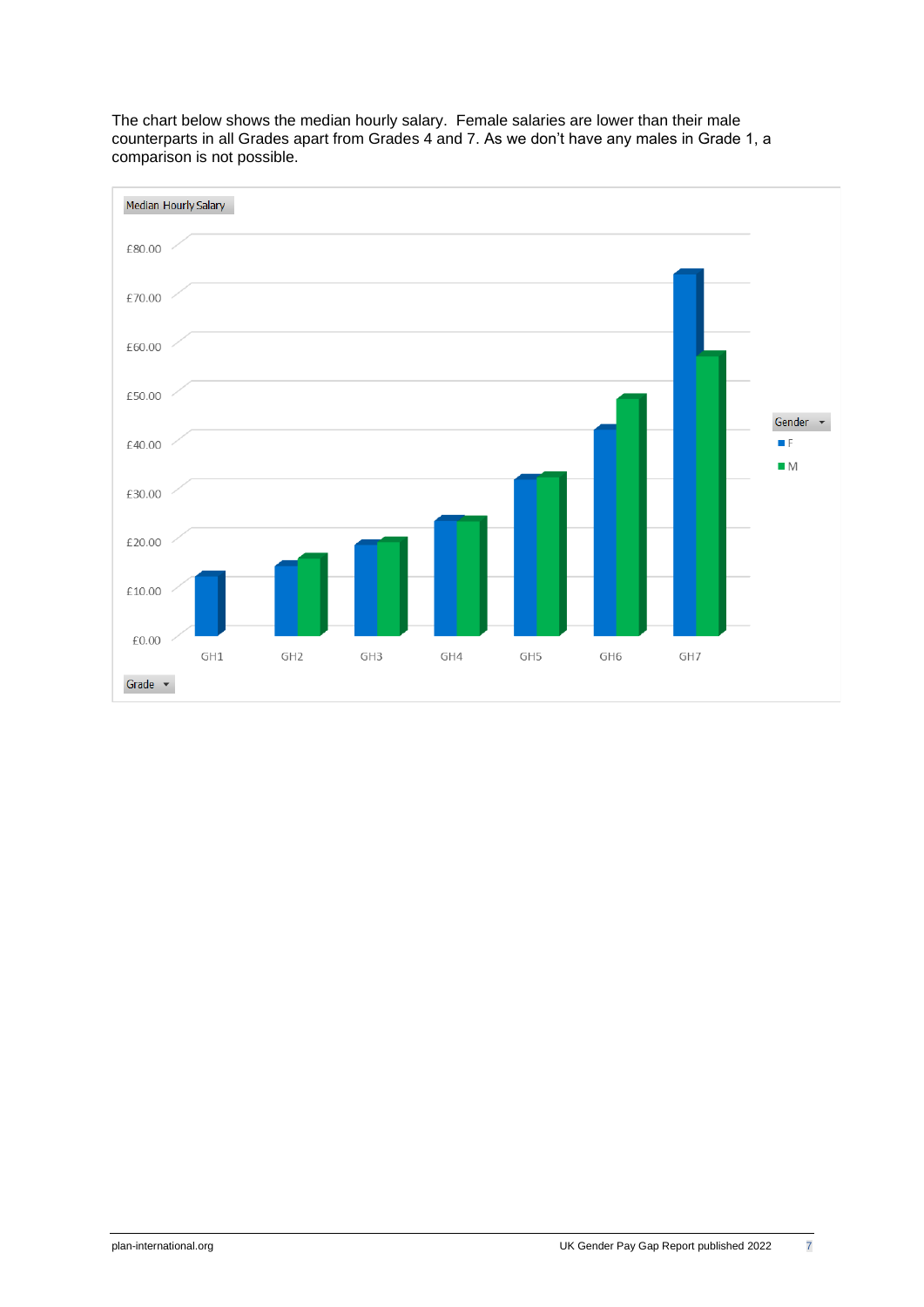#### **8. Gender distribution by Grade**

As mentioned above, overall, we have roughly 70% females and 30% males in the organisation. By Grade, this percentage is skewed towards a much higher proportion of females in the lower Grades, starting with 100% in Grade 1 and 95% in Grade 2. There is only 1 male in Grade 2 and none in Grade 1. The proportion of females reduces as we move up the Grades, though females outnumber males in all grades. This higher proportion of females in lower Grades is one contributing factor to our current Gender Pay Gap figure.



#### **9. What actions are we taking to close the Gender Pay Gap and to minimise conscious and unconscious gender bias at Plan International?**

*Family friendly policies and flexible working* - Research shows that the gender pay gap widens after women return from maternity, adoption or parental leave or have other caring responsibilities for children with disabilities or elderly parents and we strive to ensure women and men employed at Plan International have the ability to share childcare more equally through our shared parental leave and equal pay for paternity, maternity and adoption leave. Our family friendly policies can also be used to support employees with other caring responsibilities. We have moved to a hybrid-model of working that combines working from home as well as in the office and offer a variety of flexible working options such as part-time working, job-share etc. These ways of working are designed to encourage employees to maintain a healthier work-life balance and support women in the organisation to have equal career opportunities to men.

*Recruitment process –* Our commitment to diversity drives continuous efforts to ensure we attract the most diverse talent, removing barriers to inclusion and the impact of bias and using positive action where possible. Selection decisions are merit based, ensuring that we identify the person who is the best fit for the role, and that they have the right skills, knowledge and behaviours to do the job and help us achieve our purpose. We do this by using a variety of structured interviews and work sample tests for recruitment and internal promotions, based around technical competencies, our values and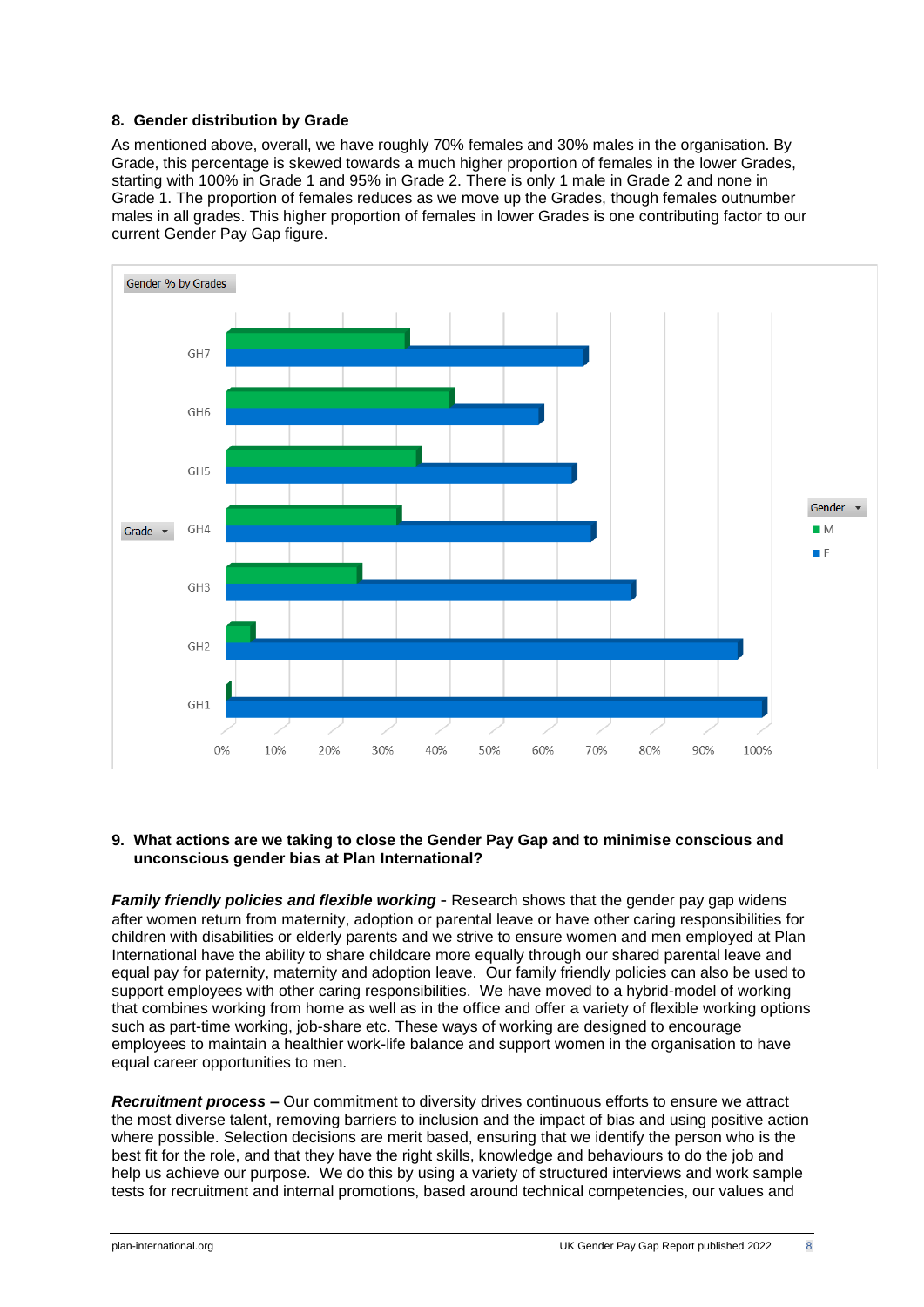behaviours and the work that the individual will be doing. Working in this way means we are more likely to eliminate bias from recruitment decisions by asking the same questions to all candidates in a predetermined format and assessing the responses using standardised criteria. Our recruitment panels have more than one gender, and our hiring decisions are those of the panel, not just one hiring manager. We are continuing to look at taking a positive approach to diversity and ways to eliminate potential gender bias in recruitment decisions including piloting a de-biased recruitment tool and additional training for hiring managers and panellists.

*Mental health* – Juggling work commitments and unpaid care responsibilities currently impacts more women than men and therefore can contribute to the Gender Pay Gap. However, we take our responsibility towards all employees very seriously and are continuously working on improving our provision. We have already trained Mental Health First Aiders and hold Mental Health awareness events at least once a year. All our employees also have access to a confidential Employee Assistance Programme with options for virtual or face to face counselling.

*Reward* – We have introduced a Global Total Rewards Philosophy including a policy, guidelines, systems and processes for PII addressing both fair, equitable and appropriately competitive compensation, and benefits. An organisation-wide approach is being developed and will apply to all Country Offices, Regional Hubs and the Global Hub.

It:

- Ensures our compensation and benefits are aligned to our strategy.
- Promotes equity, diversity, and inclusion
- Promotes fairness, openness, and transparency
- Ensures we can attract and retain the skills required in our strategically aligned technical areas
- Assesses competitiveness for local and global markets, within our ability to pay

At the UK level this supports and promotes greater opportunities to ensure equitable pay. Over time we are placing greater emphasis on differentiating our salary grades, which will provide for even more accurate approaches to sizing roles and therefore aligning salaries more accurately to the size of the role.

We use job evaluation to determine the size and complexity of each job and consistently benchmark our roles with the relevant external market. Our salary ranges are reviewed annually and are published internally. We are continuously reviewing the above to ensure our processes and principles are supporting our efforts in closing the Gender Pay Gap. We have a published Compensation and Benefits guide which is available to all GH staff and details principles applied to salary positioning, acting allowances, additional duties and incudes the full salary scale.

We recognise in the current socio-economic climate, that inflation will play a deleterious role in our salary reviews when viewed alongside available budget. However, we will allocate our salary review budget following our equitable principles.

*Internal culture –* Alongside our values and behaviours framework, we are consciously adopting the principles of feminist leadership and anti-racism and equity to cultivate inclusion and equality in the working environments in the different country contexts in which we operate. This recognises the structural inequalities and uncovers the root causes of power imbalances within workplaces. We have an Anti-Racism Council and roadmap of EDI and Anti-racism actions as well as training on power, privilege and bias that contribute to minimising conscious and unconscious bias in decision making at all levels of the organisation.

*Talent Management* – We continue to strengthen and broaden PII's succession and talent management processes and practices to address several challenges and opportunities. Although diversity has been part of the succession planning and talent identification review process since its inception, Equity, Diversity, and Inclusion has become an increasingly central issue with a strong emphasis on anti-racism as well as on gender; and ensuring that the potential of all staff is viewed without bias and that succession lists and talent pools are diverse in relation to relevant labour markets. Our current priorities in further development of our succession and talent approach is to ensure EDI/AR is considered at every stage of the process and in relation to relevant labour markets, both geographically and occupationally, bring in new thinking and different kinds of people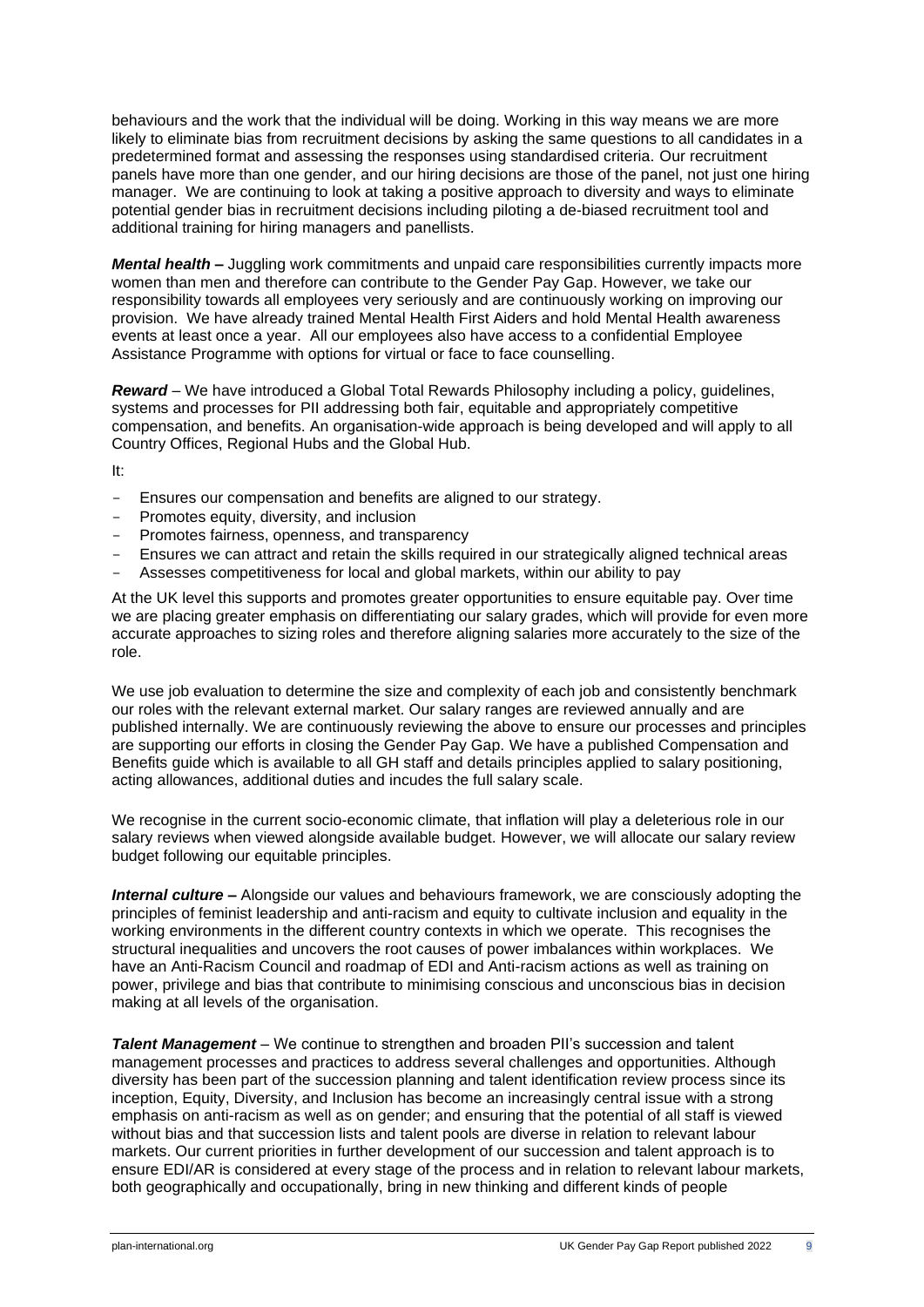*Performance Management* – This year we have launched Business Management competencies and managing performance as a core business behaviour for people leaders. A key behaviour is 'I promote equity, diversity and inclusion in all activities, decisions and processes, monitoring and increasing diversity in the team and creating safe spaces for vulnerable individuals or groups'. Performance management continues to support employees to focus on delivering results but they need to equally demonstrate and role model behaviours that support our Values-Based Leadership Competencies, underpinned by Feminist Leadership Principles to be considered a 'Good Performer'

*Management and Leadership Development* – We continue to strengthen our leadership and management programmes to include EDI & AR awareness. The foundation of our programmes is our Values-Based Leadership Competencies, underpinned by Feminist Leadership Principles.

*Equity, Diversity & Inclusion (EDI), including Anti- Racism* – Through our Equity, Diversity, Inclusion (EDI) and Anti-racism (AR) roadmap we are striving to role model in all we do to be representative of the cultures, countries and demographics within which we operate. As part of our recent transformation process, we are building internal capacity for EDI and AR by the creation of the position of EDI Specialist. This supports the implementation of the EDI/AR roadmap and design, implementation and coordination of EDI initiatives across the organisation, as well as bringing a specialist inclusion lens to Plan's work. We are undertaking a review of our global policies including the harassment, bullying and discrimination policy and developing an all-encompassing EDI policy to support us in realising our internal cultural aspirations of true gender equality and anti-racism.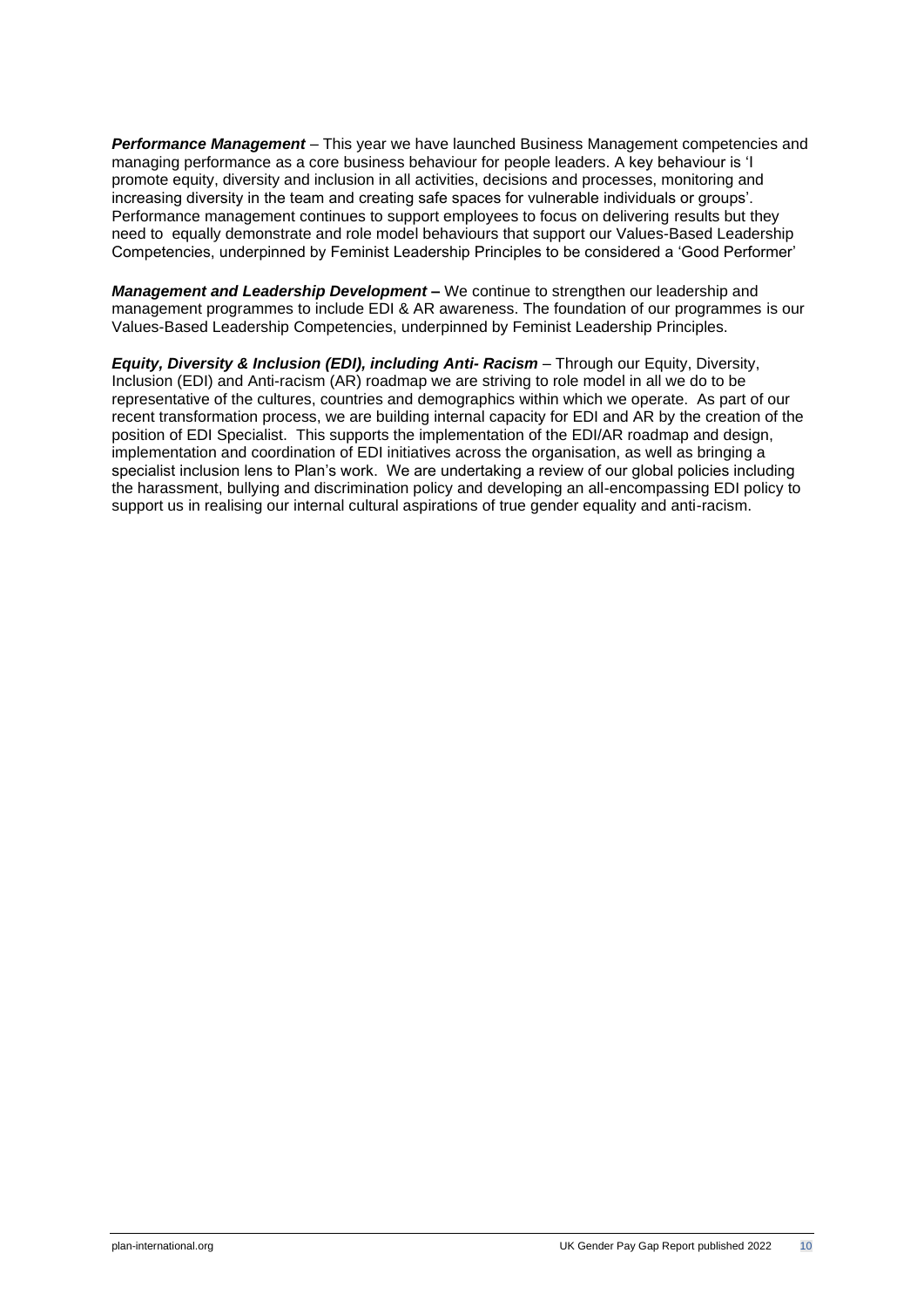- **Our calculations at a glance**

### **Plan International Global Hub, UK Staff - Gender Pay Gap Reporting (snapshot date 5 April 2021, published in 2022)**

|                                                                  | Mean                                       | <b>Median</b> |
|------------------------------------------------------------------|--------------------------------------------|---------------|
| Gender Pay Gap                                                   | 9.87%                                      | 7.46%         |
| Gender Bonus Gap                                                 | Plan International does not pay<br>bonuses |               |
| The proportion of males and females receiving a<br>bonus payment |                                            |               |

#### **Proportion of females and males in each quartile band**

| Quartile     | Female | Male   |
|--------------|--------|--------|
| Upper        | 63.33% | 36.67% |
| Upper middle | 70.49% | 29.51% |
| Lower middle | 68.33% | 31.67% |
| Lower        | 81.97% | 18.03% |

This statement is made pursuant to The Equality Act 2010 (Gender Pay Gap Information) Regulations 2017 and constitutes our Gender Pay Gap statement for the snapshot date of 5 April 2021.

**Tara Camm** Director, Plan Limited Part of the Plan International Family March 2022